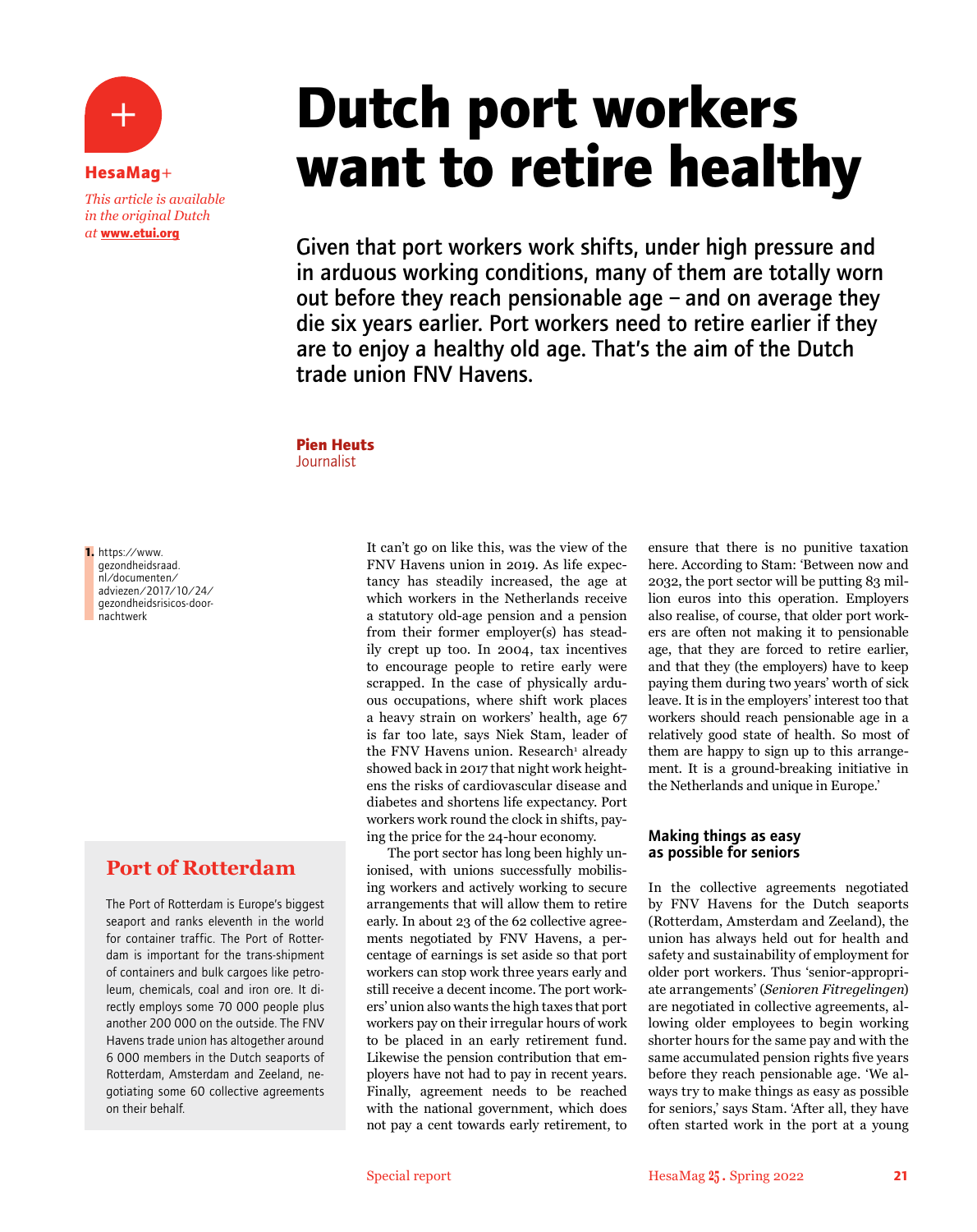#### **Bruce Heezen (31)**

- Job: all-round operative with EECV (trans-shipment company based in the Europoort area of Rotterdam)
- Employed in the Port of Rotterdam for 15 years

#### 'You mustn't let the pressure of work get to you'

Bruce Heezen sees a lot of older port workers getting ill or completely worn out by the time they draw their pension. They all have shoulder, knee and back problems, he reckons. Heezen himself can retire when he reaches the age of 69 years and 3 months. 'By then, I'd have had 53 years in the job,' he says. 'But I shan't manage that in the coal and iron ore trans-shipment business.'

EECV is an iron ore trans-shipment company and the main supplier of the German steel giant Thyssen-Krupp.

Unlike other dry bulk companies, EECV does not supply coal-fired power stations. Heezen: 'I love dry bulk trans-shipment. It's varied work, from lifting the coal out of the hold with a grabber bucket, cleaning stairways, shovelling out the last few tonnes when the ship is almost empty, to everything that happens beyond the bulk towers. There the big heaps of coal and iron ore are transferred by flexible loaders on to barges that go to the Ruhrgebiet region in Germany.'

Working on the trans-shipment of coal is hard, according to Heezen. Not just physically, but also the fact that you work round the clock – it's a killer. 'Often in the night, I see workmates using their break just to get some sleep. And you don't eat as healthily at night either: cakes and greasy stuff, to keep you awake. A lot of port workers are overweight and diabetic. I play a lot of sport, so I'm still fit. Though my knees and my back hurt all the time.'

Heezen is aware that accidents can happen. He has seen a lot of near accidents. He himself got trapped between two barges in 2017, as he was stepping across from one to the other. 'Luckily I escaped with just an injured knee. I could have been completely crushed. You have to be so very careful. And you mustn't let the pressure of work get to you.'

Heezen campaigns actively for the FNV Havens union. He thinks it's important that port workers should be able to stop work earlier. He went on strike over the issue at the beginning of this year. 'If you've given 40 or more years of your life to the company, you shouldn't have to suffer as a result. Being able to enjoy your retirement is a right, surely? I was recently working with an older colleague who couldn't even climb on to a barge any more. You help one another; the younger guys are able to do more.'

## **Johan van Kooten (56)**

- Job: lasher with Matrans Marine Services Rotterdam • Employed in the Port of
- Rotterdam for 34 years

#### 'You used to lash and unlash containers in jeans and sneakers'

In the Port of Rotterdam, the work of lashing containers is done by two specialist lashing companies: Matrans Marine Service (MMS) and International Lashing Services (ILS) do all the lashing for the big container terminals. Lashing companies have to be compliant with the port regulations, which insist on qualified personnel. 'It's important for containers to be properly and professionally lashed so that they can't move during rough weather,' says lasher Johan van Kooten. Van Kooten has watched the job get harder and more dangerous over the years. Operating round the clock in five shifts causes lashers to drop out early, and turnover among younger workers is high. The pressure

of work is also high: lashers operate in all weathers and boats are getting ever bigger. Containers have to be lashed or unlashed as fast as possible.

When van Kooten started out as a lasher, there wasn't even a collective labour agreement. That came in 1991, after a three-week strike. 'You used to lash and unlash containers in jeans and sneakers. A ship was then 13 metres wide, and the "boxes" were stacked three high. There were two of us to a crane. Now ships are 30 metres wide and containers are stacked 11 high. But, just like 30 years ago, there are still only two men to a crane. Together with FNV Havens, we are fighting for four men to a crane, two on either side of the deck. That is far safer.'

On the often gigantic container ships that carry about 20 to 24 000 containers, the number of steep steps which lashers have to use has also increased. The rungs inside cage ladders go all the way from one level to another. 'We clip ourselves on to them for temporary protection against falls. The large number of steps you have to go up and down means that everyone has trouble with their knees. Because of the heavy lashing rods and rings used to secure and

release containers, there's also a lot of strain on your neck, shoulders, wrists and hands. Some 60% of all time lost to sickness is due to musculoskeletal issues.' Van Kooten can't understand why, in a container sector where there is so much money, lashing companies don't charge more so that lashers' safety can be improved and work teams made bigger. Only three years ago, a young lasher was killed in a fall.

The collective agreement with MMS does have measures to help older lashers. From age 55, they get extra days off; from age 57, they no longer have to do night shifts; and from age 60, they can give up lashing and do less strenuous tasks. And they can begin working shorter hours for the same pay and with the same accumulated pension rights five years before they reach pensionable age. A generic measure for the port, allowing earlier retirement, is under preparation. 'It really is necessary, because the older you get, the more physical problems you get. You don't sleep as well or as long, and it takes you longer to recover from night shifts. The 1.3 million shift workers in the Netherlands are today's canaries in the coal mine.'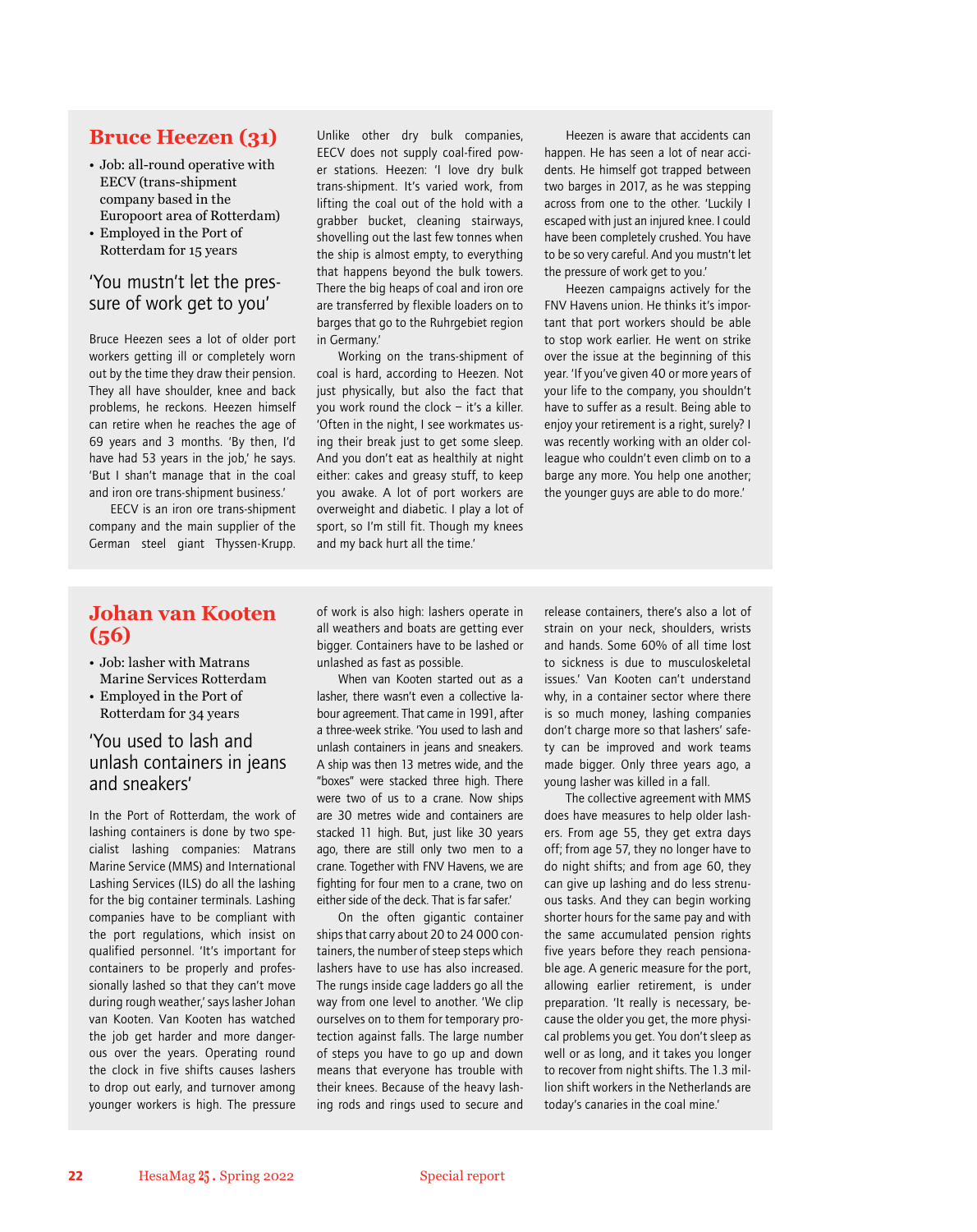

*Night work heightens the risks of cardiovascular disease and diabetes and shortens life expectancy.*

age. And automation and robotisation have done away with a lot of lighter, physically less demanding jobs, so there is less scope for shift rotation. And it is not true that automation results in less arduous work. If you spend all day as a remote crane driver, controlling the loading and unloading of container ships from a screen, that requires a huge amount of effort and focus. But, quite apart from all the physical demands, it was the relentless rise in retirement age that called for rigorous action.'

#### Dangerous work

Port workers are not only at risk of premature burnout due to the arduous nature of their work and of damage to their health from shift work; the work is also dangerous. OSH legislation notwithstanding, every port worker has, at some point, experienced an accident or near-accident during his shift. A lasher falls from height, a workmate gets hit by a fork-lift truck. Cargo-related physical hazards may be a thing of the past, and more and more jobs in the port may be automated, but dangerous situations are a daily occurrence. 'With older cargoes, accidents were far more likely, but port workers were far more safety-aware,' says Stam. 'And, in some sectors, you now have more lone working, for example the straddle carrier driver, who moves containers. If he corners too fast and tips over, there's no one there to help.'

Stam, who is also vice chair of the dockers section of the International Transport Workers' Federation (ITF), thinks it is important in the European context, and ideally internationally too, that there should

be good occupational safety and health standards in place for port workers. 'Ships are getting ever bigger, the pressure of work is intensifying, port authorities want to move cargoes as cheaply and as fast as possible. Quality has to be the priority in port work. It is for this reason that we launched the lashing campaign, for example, where our ITF inspectors check ships to make sure that lashing work really is done by qualified dockers and not by less well-paid seafarers. It's a good way of improving safety worldwide.'

In the 2020 Netherlands Working Conditions Survey, the transport and logistics sector featured amongst the country's top 10 most dangerous occupational groups. FNV Havens has long been pushing for a register of occupational accidents – if necessary, in an anonymised all-port database. Port authorities have their own safety protocols and they refuse, citing the corporate interest, to share details of some occupational accidents. Furthermore, because the government's labour inspectorate only registers absences after three days, there are no hard figures on accidents in Dutch seaports.